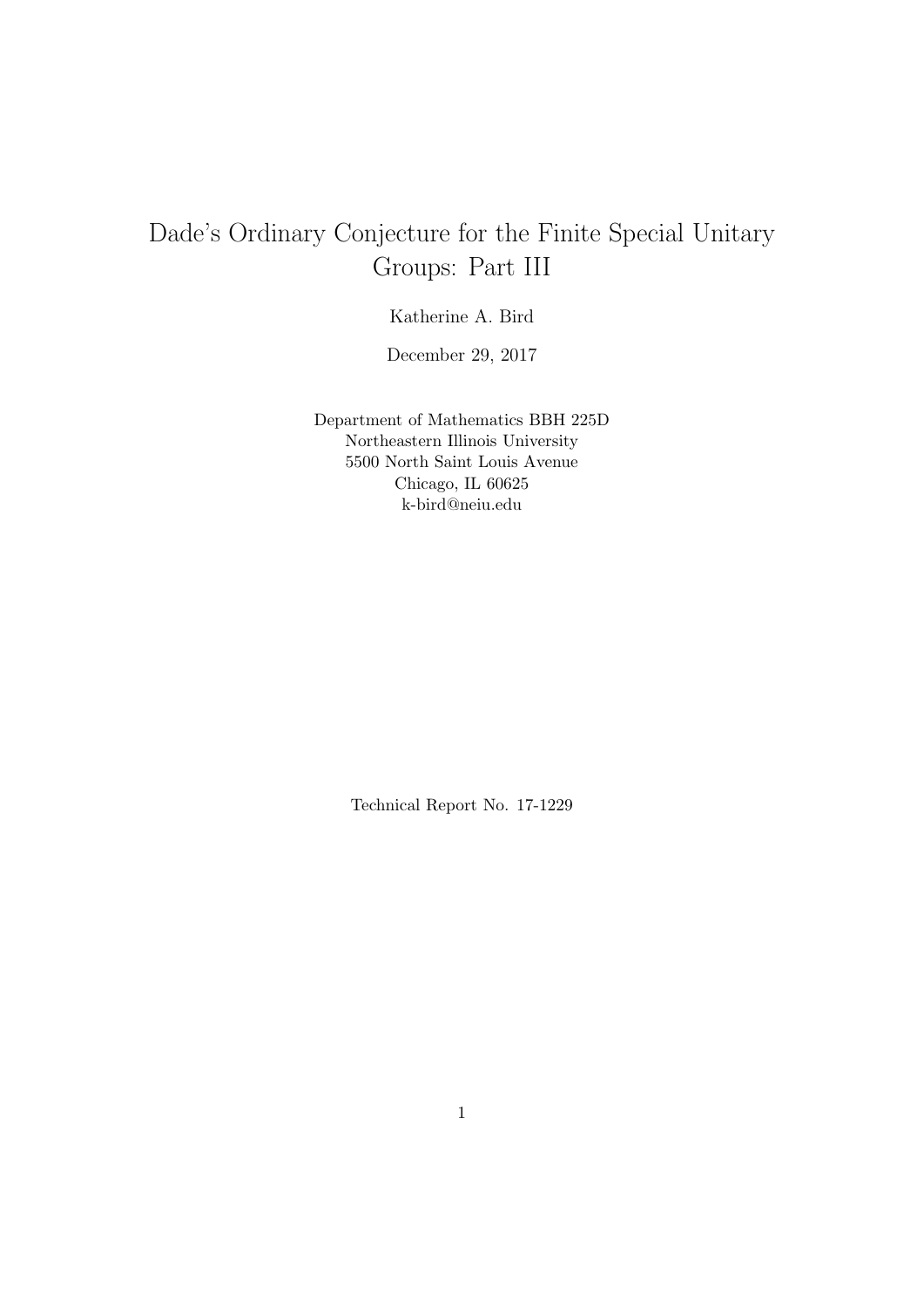#### Abstract

Let  $G$  be a finite group. An ordinary character of  $G$  is the character of a representation of G over a field of characteristic 0. In the  $p$ -modular representation theory of  $G$ , where p is a prime dividing the order of  $G$ , the ordinary irreducible characters of G are divided into disjoint sets called  $p$ -blocks which reflect the decomposition of the group algebra of  $G$  over a field of characteristic  $p$  into indecomposable two-sided ideals. An important problem is to classify the  $p$ -blocks, and a first step is to count the number of ordinary characters in a block.

The aim of Dade's Ordinary Conjecture (DOC) is to prove an alternating sum of the form

$$
\sum_{C/G} (-1)^{|C|} k(N_G(C), B, d) = 0, \qquad \forall d \ge 0
$$

which counts the number of characters in  $B$  in terms of corresponding numbers in subgroups of  $G$  which are normalizers of chains of certain  $p$ -subgroups of  $G$ .

This has been shown for p-blocks, p dividing q, for  $GL_n(q)$ ,  $SL_n(q)$  and  $U_n(q)$ . Moreover, we have proved DOC for  $SU_n(q)$ . The main difficulties involved arose because the structure of the unitary groups is more complicated than that of the linear groups. In particular the cancellations in the alternating sum in the unitary case are very different from the cancellations that occur in the general linear case. A key result utilized is that a version of the parametrization of characters used by Ku for  $U_n(q)$  survives restriction to  $SU_n(q)$ .

This report is devoted to presenting an example which aims to elucidate cancellation that occurs in the previously described sub-sums.

Northeastern Illinois University Department of Mathematics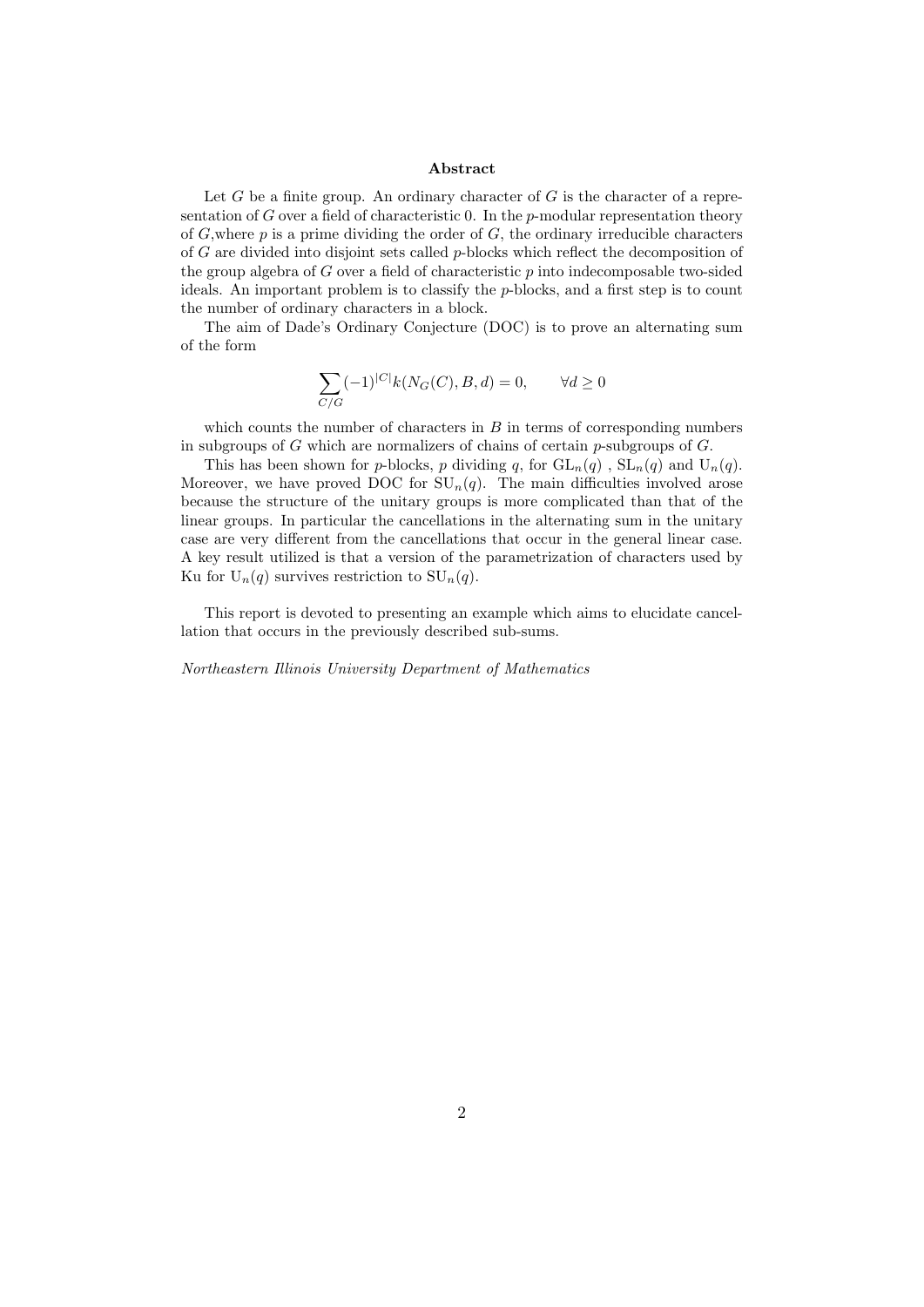## 1 Introduction

This introduction to Part III of this three part series includes the main result from Part I and Part II. While some definitions are restated for clarity, the reader is encouraged to revisit Part I. In particular Section 2.3 of Part I will remind the reader of the definition of function  $\beta$  in the statements of the main results below.

### 1.1 Statement of the Main Theorem

Recall the set up in Section 5 of Part I. Let  $J \subset I = [m]$ , an index set for the distinguished generators of the Weyl group of type  $B_m$ . Let  $P_J$  be the standard parabolic subgroup of  $U_n(q)$  corresponding to J. Then  $P_J = \bigcap_{j \in J} P_j$  where  $P_j$  is the maximal parabolic subgroup corresponding to j. We have the usual Levi decomposition of  $P_J = L_J U_J$ where  $L_J$  is a levi subgroup and  $U_J$  is the unipotent radical of  $P_J$ .

Recall that  $k_d(P_J, \rho, \det, j)$  denotes the number of irreducible ordinary characters  $\chi$ of the parabolic subgroup  $P_J$  with q-height d and lying over the central character  $\rho$  such that the restriction of  $\chi$  to the kernel of the map  $\phi$  has j' irreducible components, where j divides j'. Moreover the q-height of  $\chi$  is d if  $q^d \|\chi(1)$ .

**Theorem 1.1 (Main)** Let  $Z = Z(U_n(q))$  and  $\{P_J | J \subset I\}$  the set of standard parabolic subgroups in  $U_n(q)$ . For any  $\rho \in \text{Irr}(Z)$ , any positive integer j, and all nonnegative integers d we have

$$
\sum_{J \subset I} (-1)^{|J|} k_d(P_J, \rho, \det, j) = \begin{cases} \beta((n), a_\rho), & \text{if } d = \binom{n}{2} \text{ and } j = 1, \\ 0, & \text{otherwise.} \end{cases}
$$

Theorem 1.1 is a consequence of the following proposition. Distinguish between characters  $\chi$  counted by  $k_d(P_J, \rho, \det, j)$  for which ker  $\chi$  contains  $U_J$  or not.

**Definition 1.2** Let  $k_d^0(P_J, U_J, \rho, \det, j)$  be the number of characters counted by  $k_d(P_J, \rho, \det, j)$ which contain  $U_J$  in their kernel and let  $k_d^1(P_J, U_J, \rho, \det, j)$  count those characters which do not contain  $U_J$  in their kernel.

**Proposition 1.3** For any  $\rho \in \text{Irr}(Z)$ , any positive integer j, and all nonnegative integers d

$$
\sum_{J \subseteq I} (-1)^{|J|} k_d^0(P_J, U_J, \rho, \det, j) = \sum_{\substack{\mu \vdash n \\ n'(\mu) = d \\ j \mid \gcd(q+1, \lambda(\mu))}} \beta(\mu, a_\rho)
$$
(1a)

$$
\sum_{J \subseteq I} (-1)^{|J|} k_d^1(P_J, U_J, \rho, \det, j) = - \sum_{\substack{\mu \vdash n \\ n'(\mu) = d \\ j \mid \gcd(q+1, \lambda(\mu))}} \beta(\mu, a_\rho). \tag{1b}
$$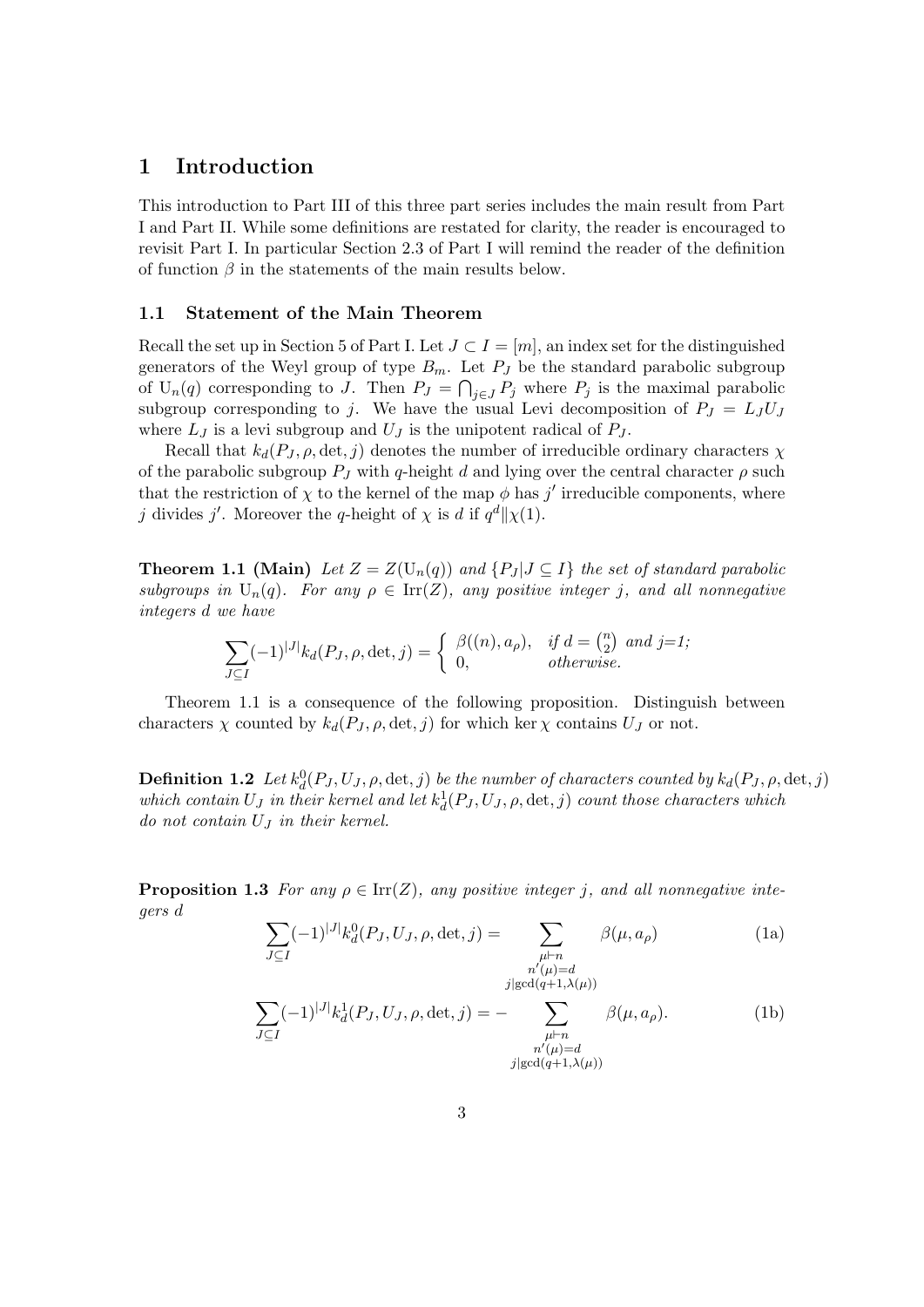In Part I we proved Equation 1a. In Part II we proved Equation 1b. This part is devoted to a non-trivial example which elucidates the cancellations which occur. In particular, the author hopes this example serves to motivate the parameterization which is used in Equation 1b.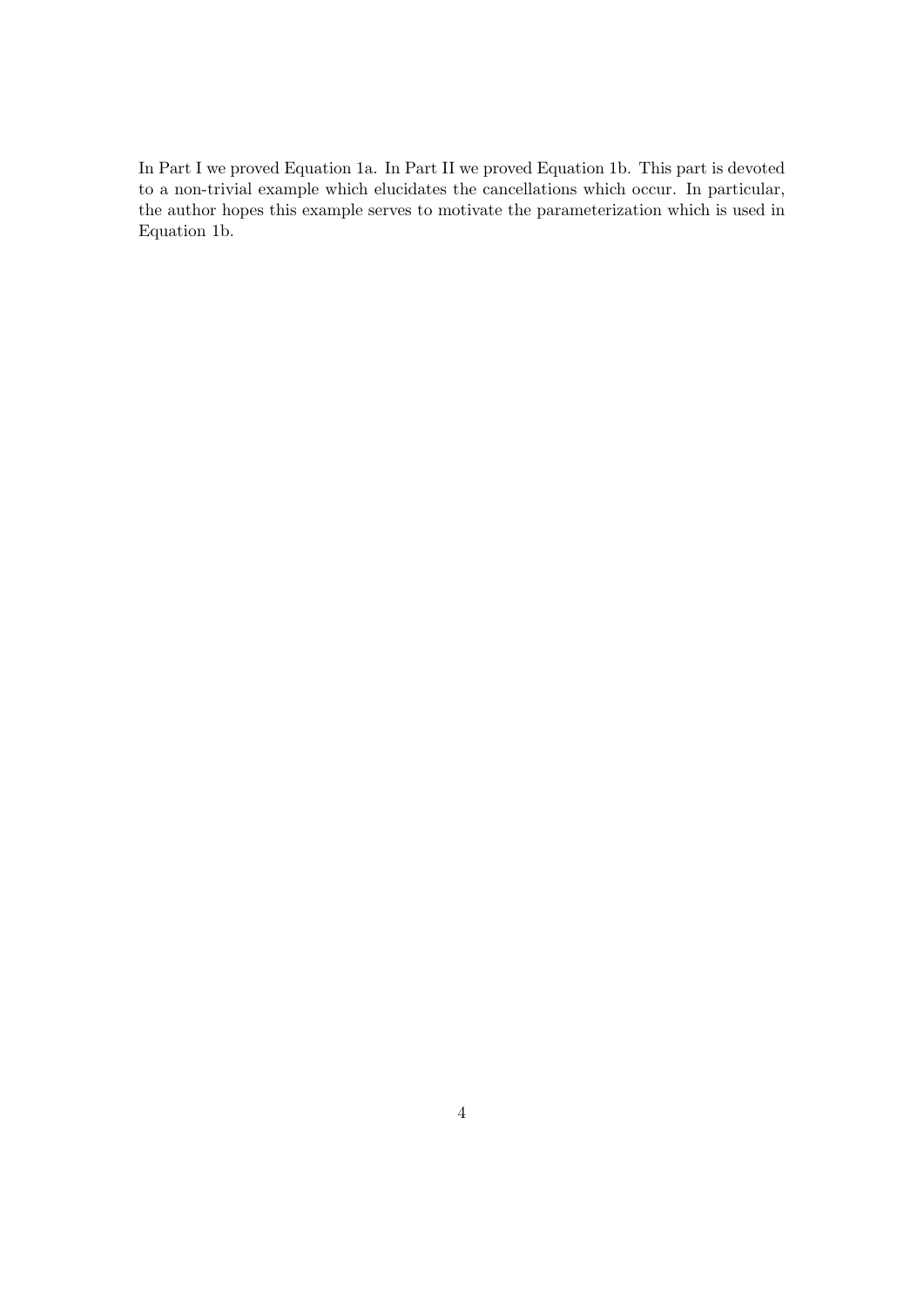## 2 The Example: Dimension 4

Let  $K = \overline{F}_q$ . Let  $\widetilde{G} = GL_4(K)$ . Under the Frobenius  $F(a_{i,j}) = M(a_{j,i}^q)^{-1}M^{-1}$  we have  $\widetilde{G}^F = U_4(q)$  which we denote by G. The Weyl group,  $\widetilde{W}$ , of  $\widetilde{G}$  is of type  $A_3$ , i.e.  $\widetilde{W} = S_3$ , the symmetric group on three elements. Let  $\{1, 2, 3\}$  be an index set for the distinguished generators of  $\widetilde{W}$ . The Weyl group, W, of G is of type  $B_2$ . The F-orbits on the reflections is given by  $\{\{1,3\},\{2\}\}\$ . Let  $I = \{1,2\}$  index this set. Let  $\widetilde{B}$  be the Borel subgroup of upper triangular matrices in  $\tilde{G}$ . Observe that  $\tilde{B}$  is F-stable. Let  $B = \tilde{B}^F$ . Then B is upper triangular. In keeping with the notation established in parts I and II we have the following parabolic subgroups,

$$
P_{\emptyset} = G, \qquad P_{\{1\}}, \qquad P_{\{2\}}, \qquad P_{\{1,2\}} = B
$$

where each  $P_J$  has Levi decomposition  $L_J U_J$ . Writing the Levi subgroups as block matrices, we have the following  $L_J$ :

$$
L_{\emptyset} = G = \left\{ \begin{pmatrix} * & * & * & * \\ * & * & * & * \\ * & * & * & * \\ * & * & * & * \end{pmatrix} \right\},
$$
  
\n
$$
L_{\{1\}} = \left\{ \begin{pmatrix} * & 0 & 0 & 0 \\ 0 & * & * & 0 \\ 0 & * & * & 0 \\ 0 & 0 & 0 & * \end{pmatrix} \right\} \cong GL_{1}(q^{2}) \times U_{2}(q),
$$
  
\n
$$
L_{\{2\}} = \left\{ \begin{pmatrix} * & * & 0 & 0 \\ * & * & 0 & 0 \\ 0 & 0 & * & * \\ 0 & 0 & * & * \end{pmatrix} \right\} \cong GL_{2}(q^{2}),
$$
  
\n
$$
L_{\{1,2\}} = \left\{ \begin{pmatrix} * & 0 & 0 & 0 \\ 0 & * & 0 & 0 \\ 0 & 0 & * & 0 \\ 0 & 0 & 0 & * \end{pmatrix} \right\} \cong GL_{1}(q^{2}) \times GL_{1}(q^{2}).
$$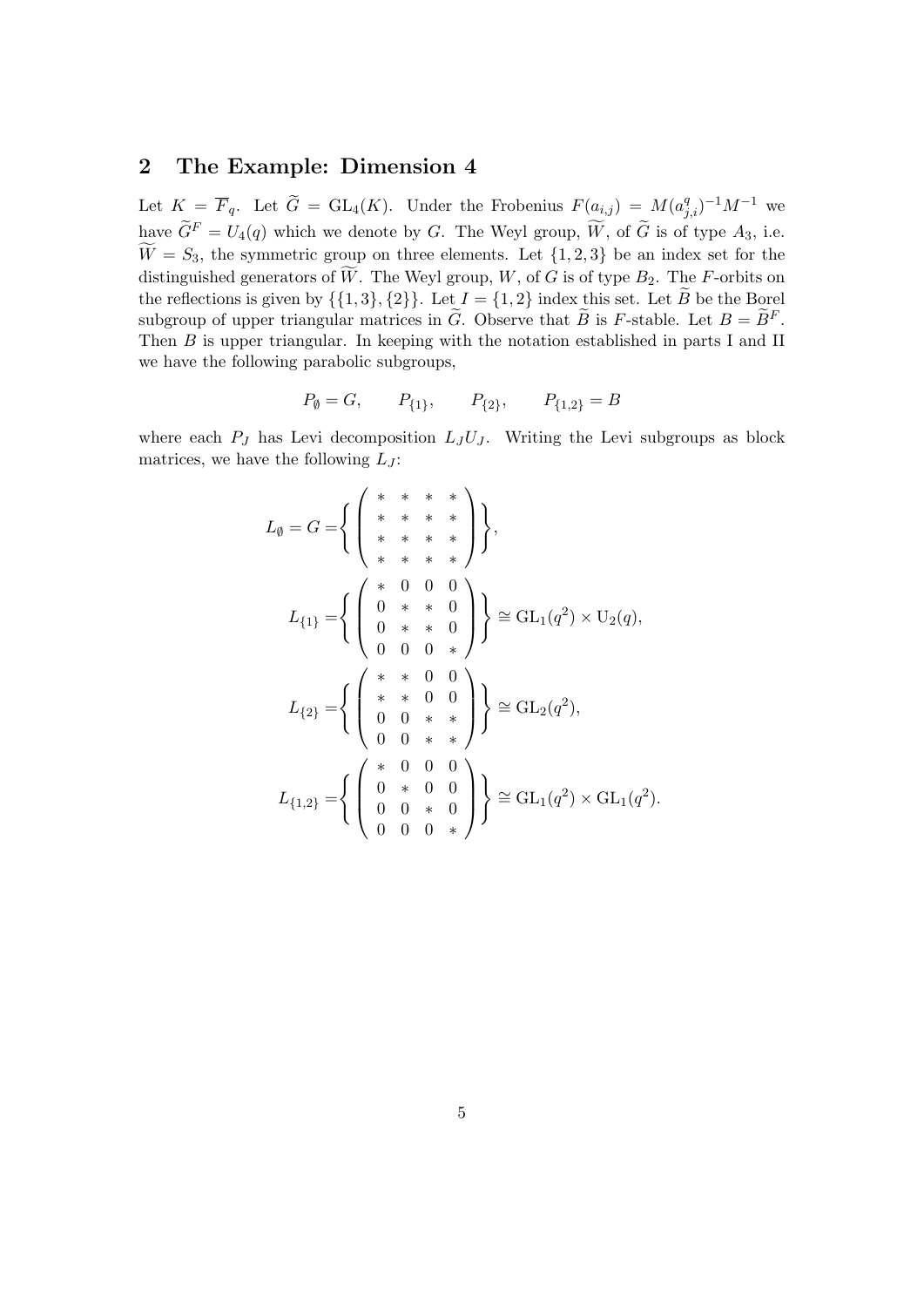Writing the unipotent radicals of the  $P_J$  as block matrices, we have the following  $U_J$ together with their respective derived series:

$$
U_{\emptyset} = \left\{ \begin{pmatrix} 1 & 0 & 0 & 0 \\ 0 & 1 & 0 & 0 \\ 0 & 0 & 1 & 0 \\ 0 & 0 & 0 & 1 \end{pmatrix} \right\} = 1,
$$
  
\n
$$
U_{\{1\}} = \left\{ \begin{pmatrix} 1 & * & * & * \\ 0 & 1 & 0 & * \\ 0 & 0 & 1 & * \\ 0 & 0 & 0 & 1 \end{pmatrix} \right\} > \left\{ \begin{pmatrix} 1 & 0 & 0 & * \\ 0 & 1 & 0 & 0 \\ 0 & 0 & 1 & 0 \\ 0 & 0 & 0 & 1 \end{pmatrix} \right\} > 1,
$$
  
\n
$$
U_{\{2\}} = \left\{ \begin{pmatrix} 1 & 0 & * & * \\ 0 & 1 & * & * \\ 0 & 0 & 1 & 0 \\ 0 & 0 & 0 & 1 \end{pmatrix} \right\} = Z_{\{2\}} > 1,
$$
  
\n
$$
U_{\{1,2\}} = \left\{ \begin{pmatrix} 1 & * & * & * \\ 0 & 1 & * & * \\ 0 & 0 & 1 & * \\ 0 & 0 & 0 & 1 \end{pmatrix} \right\} > \left\{ \begin{pmatrix} 1 & 0 & * & * \\ 0 & 1 & * & * \\ 0 & 0 & 1 & 0 \\ 0 & 0 & 0 & 1 \end{pmatrix} \right\} = Z_{\{2\}} > 1.
$$

For nonempty  $J$ , we enumerate the quotient modules for the  $P_J$  and orbit representatives.  $J = \{1\}$ :

$$
U_{\{1\}}/Z_{\{1\}} \cong \left\{ \begin{pmatrix} 1 & a & b & 0 \\ 0 & 1 & 0 & -a^q \\ 0 & 0 & 1 & -b^q \\ 0 & 0 & 0 & 1 \end{pmatrix} \mid a, b \in F_{q^2} \right\} \cong M_{1,2}(q^2)
$$
 is a unitary module for  $L_{\{1\}}.$ 

Let  $\tau_s$  correspond to a singular chain of rank 1 in unitary space of dimension 2. Let  $\tau_n$  correspond to a non-singular chain of rank 1 in unitary space of dimension 2.

$$
Z_{\{1\}} \cong \left\{ \begin{pmatrix} 1 & 0 & 0 & c \\ 0 & 1 & 0 & 0 \\ 0 & 0 & 1 & 0 \\ 0 & 0 & 0 & 1 \end{pmatrix} \mid c + c^q = 0 \right\} \cong M_{1,1}(q)
$$
is a central module for  $L_{\{1\}}.$ 

Let  $x_1 = (\epsilon)$  be the unique non-trivial orbit representative.

 $J = \{2\}$ :

$$
Z_{\{2\}} \cong \left\{ \begin{pmatrix} 1 & 0 & a & d_1 \\ 0 & 1 & d_2 & -a^q \\ 0 & 0 & 1 & 0 \\ 0 & 0 & 0 & 1 \end{pmatrix} \mid a, d_i \in F_{q^2} \text{ and } d_i + d_i^q = 0 \right\} \cong M_{2,2}(q)
$$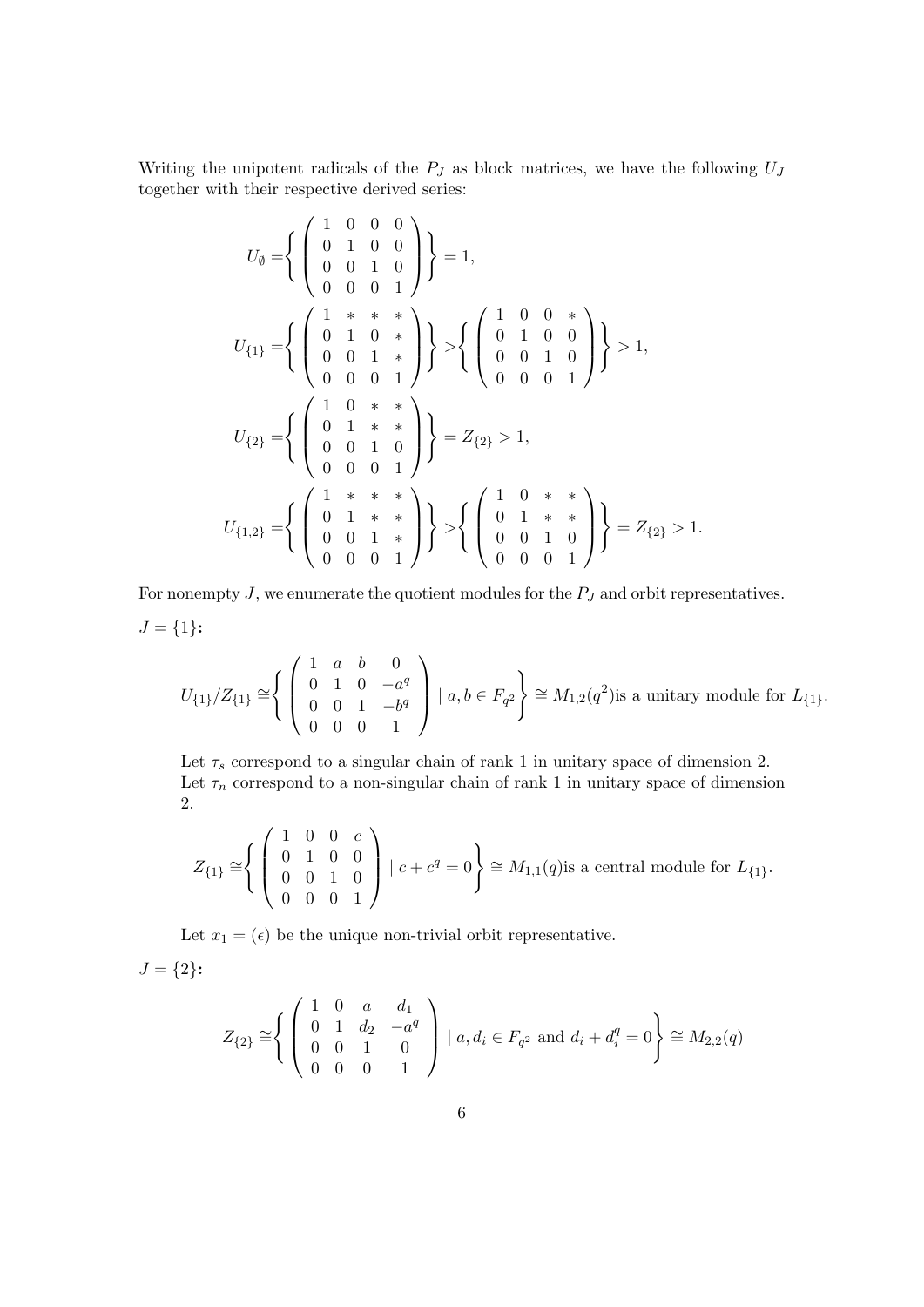is a central module for  $L_{\{2\}}$ . Let  $x_2 = \begin{pmatrix} 6 & 0 \\ 0 & 6 \end{pmatrix}$  $0 \epsilon$  be an orbit representative for elements of rank 2.

$$
J = \{1, 2\}:
$$

$$
U_{\{1,2\}}/U_{\{2\}} \cong \left\{ \begin{pmatrix} 1 & a & 0 & 0 \\ 0 & 1 & 0 & 0 \\ 0 & 0 & 1 & -a^q \\ 0 & 0 & 0 & 1 \end{pmatrix} \mid a \in F_{q^2} \right\} \cong M_{1,1}(q^2) \text{ is a general linear module for } L_{\{1,2\}}.
$$
  

$$
Z_{\{2\}} \cong \left\{ \begin{pmatrix} 1 & 0 & a & d_1 \\ 0 & 1 & d_2 & -a^q \\ 0 & 0 & 1 & 0 \\ 0 & 0 & 0 & 1 \end{pmatrix} \mid a, d_i \in F_{q^2} \text{ and } d_i + d_i^q = 0 \right\} \cong M_{2,2}(q)
$$

is a central module for

$$
B/Z_{\{2\}} \cong \left\{ \left( \begin{array}{ccc} * & * & 0 & 0 \\ 0 & * & 0 & 0 \\ 0 & 0 & * & * \\ 0 & 0 & 0 & * \end{array} \right) \right\} \cong P_{\{1\}}^{+2}.
$$

We enumerate the members of  $E$  and  $F$ :

$$
E = \{ (\emptyset, \emptyset, 0), (\{1, 2\}, \{1\}, (12)) (\{1, 2\}, \{1, 2\}, (12)) \}, \text{ and } F = \{ (\emptyset, \emptyset, 0), (\{1\}, \{1\}, 1), (\{2\}, \{2\}, 2), (\{1, 2\}, \{2\}, 2), (\{1\}, \{1, 2\}, 1) \}.
$$

First observation: Take  $e_1 = (\{1, 2\}, \{1\}, (12))$  so that  $P(e_1) = P_{\{1, 2\}}/U_{\{2\}} \cong P_{\{1\}}^{+2}$ with  $V(e_1) = V(1, 2) \cong M_{1,1}(q^2)$ . Take nontrivial  $\tau_g \in \text{Irr}(V(1, 2))$  Then

$$
T_{P(e_1)}(\tau) = GL_1(q^2) \ltimes V(e_1) \cong P(e_2) \ltimes V(e_1).
$$

where  $e_2 = (\{1, 2\}, \{1, 2\}, (12))$  since  $P(e_2) \cong GL_1(q^2)$  by definition. Also note  $V(e_2) = 1$ by definition. Let  $g \in T_B(\tau_g)/U_{\{1,2\}}$ . As a block matrix g can be written:

$$
g = \left(\begin{array}{cccc} a & 0 & 0 & 0 \\ 0 & a & 0 & 0 \\ 0 & 0 & a^{-q} & 0 \\ 0 & 0 & 0 & a^{-q} \end{array}\right)
$$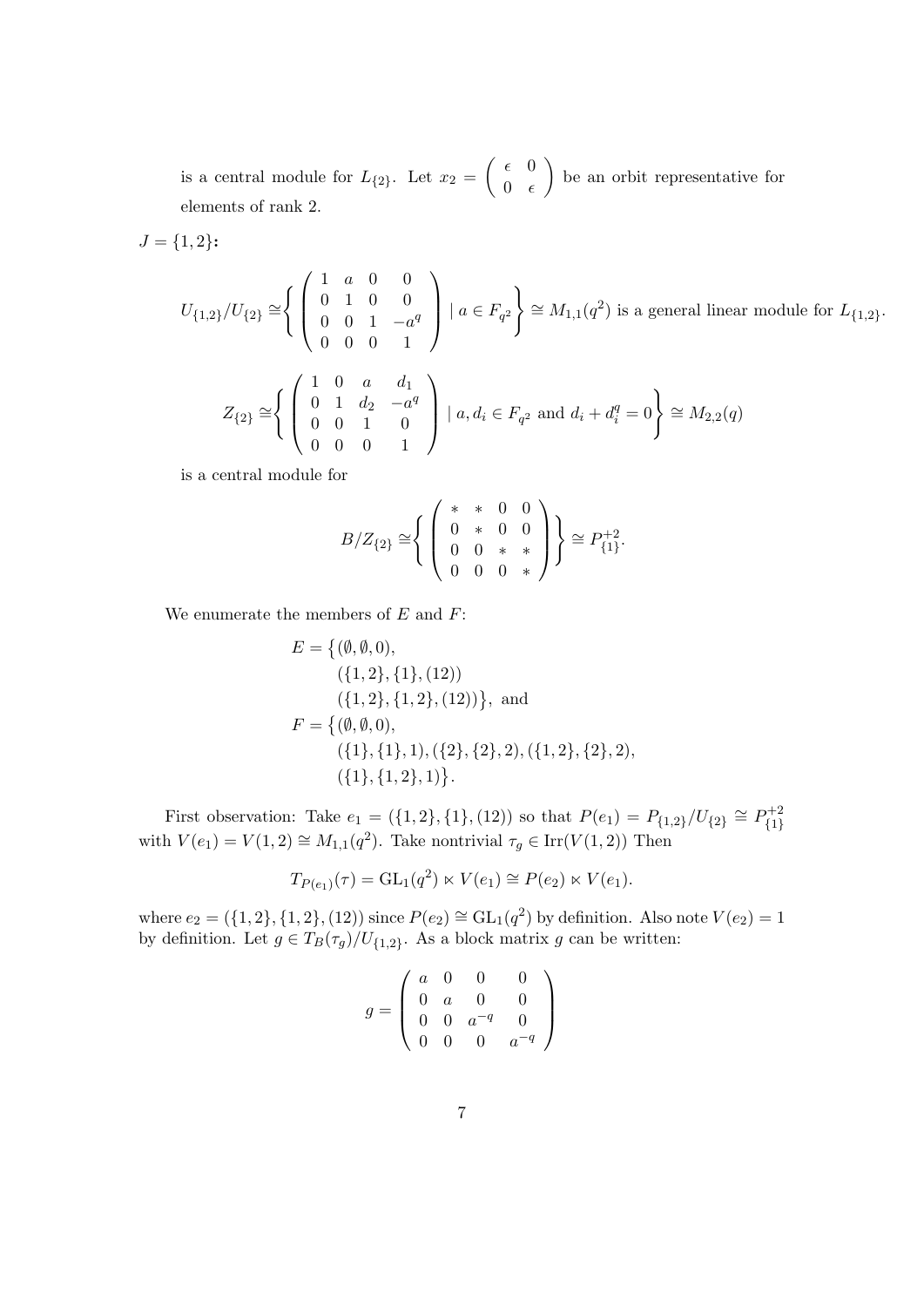Second observation: Take  $f_1 = (\{1, \}, \{1\}, 1)$  so that  $P(f_1) \cong P_{\{1\}}$  with  $U(f_1) = U_{\{1\}}$ Then

$$
T_{P_{\{1\}}}(\tau_s)/U_{\{1\}} \cong T_{L_{\{1\}}}(\tau_s) = P_{\{1\}}^2 \cong \text{GL}_1(q^2) \ltimes M_{1,1}(q) \cong P(f_2) \ltimes U(f_2)
$$

where  $f_2 = (\{1\}, \{1, 2\}, 1)$ . Let  $g \in T_{L_{\{1\}}}(\tau_s)$ . As a block matrix g can be written:

$$
g = \begin{pmatrix} a & 0 & 0 & 0 \\ 0 & a & b & 0 \\ 0 & 0 & a^{-q} & 0 \\ 0 & 0 & 0 & a^{-q} \end{pmatrix}, \text{ where } b + b^{q} = 0.
$$

The elements  $e_2$  and  $f_2$  have opposite parity and hence lead to cancellation in the alternating sum in the statement of DOC, i.e. for  $j' = j/\gcd(j, q + 1, 2)$ 

$$
k_d(B, \tau_g, \rho, \det, j) = k_{d-d'}(T_B(\tau_g)/V(1, 2), \rho, \det, j') = k_{d-d(e_2)}^0(P(e_2), V(e_2), \rho, \phi_{e_2}, j_{e_2})
$$
  
\n
$$
k_d(P_{\{1\}}, \tau_s, \rho, \det, j) = k_{d-d''}(T_{P_{\{1\}}}(r_s)/U_{\{1\}}, \rho, \det, j')
$$
  
\n
$$
= k_{d-d(f_2)}^0(P(f_2), V(f_2), \rho, \phi_{f_2}, j_{f_2}) + k_{d-d(f_2)}^1(P(f_2), U(f_2), \rho, \phi_{f_2}, j_{f_2})
$$

where d' is the power of q in  $|T_B(\tau_g)\setminus B|$  and d'' is the power of q in  $|T_{P_{\{1\}}}(\tau_s)\setminus P_{\{1\}}|$ , i.e.  $d' = d'' = 0$  Then

$$
k_{d-d(e_2)}^0(P(e_2), V(e_2), \rho, \phi_{e_2}, j_{e_2}) + k_{d-d(f_2)}^0(P(f_2), U(f_2), \rho, \phi_{f_2}, j_{f_2}) = 0.
$$

With regard to the splitting of characters upon restriction to the kernel of the determinant map in general, observe that 4 is divisible by 1, 2, and 4. Moreover, assuming that  $q + 1$  is divisible by 4, we may consider  $j = 1, 2,$  or 4.

Let  $j = 4$ . Then  $k_d(L_J, \rho, \det, 4) = 0$  for nonempty subsets J in  $\{1, 2\}$  so

$$
\sum_{J \subseteq I} (-1)^{|J|} k_d^0(P_J, U_J, \rho, \det, 4) = k_d(\mathbf{U}_4(q), \rho, \det, 4)
$$
  
= 
$$
\begin{cases} \beta((1^4), a_\rho) = 1, & \text{if } d = 0; \\ 0, & \text{otherwise.} \end{cases}
$$

We have  $k_d^1(P_J, U_J, \rho, \det, 4) = 0$  except for  $J = \{1\}$ . Take  $\tau_s$ , the orbit representative discussed above, and consider

$$
T_{P_{\{1\}}}(\tau_s)/U_{\{1\}} \cong P_{\{1\}}^2 \cong \left\{ \left( \begin{array}{cccc} a & 0 & 0 & 0 \\ 0 & a & b & 0 \\ 0 & 0 & a^{-q} & 0 \\ 0 & 0 & 0 & a^{-q} \end{array} \right) \mid a, b \in F_{q^2}, b + b^q = 0 \right\}.
$$

The determinant map restricted to  $P(f_2) = P_{\{1\}}^2$  is  $\phi_{f_2} = \det^2$ . Moreover,  $4_{f_2}$  is the least positive integer such that 4 divides

4 divides 
$$
4_{f_2} \cdot \frac{q+1}{(q+1)/\gcd(q+1,2)}
$$
.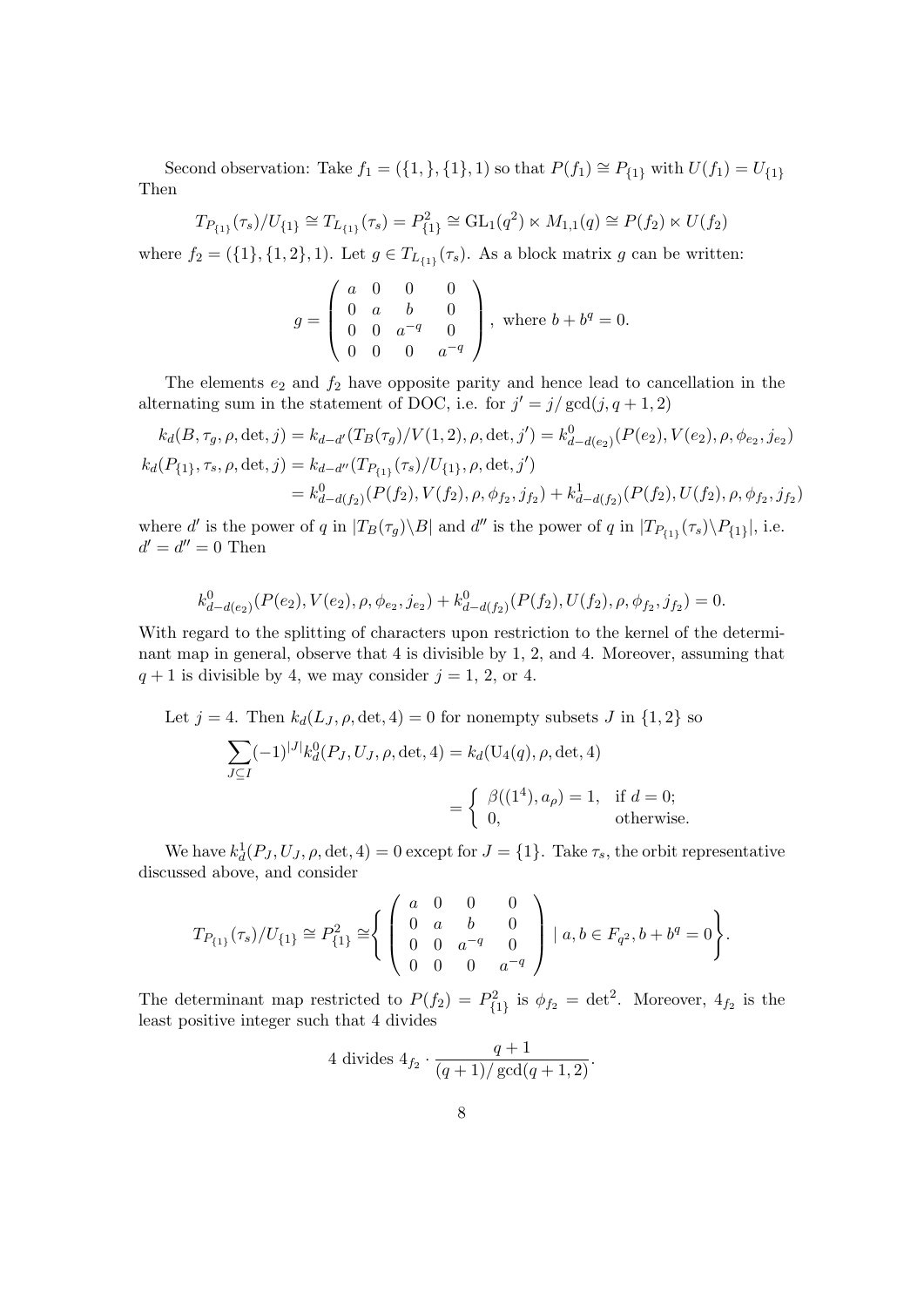so  $4_{f_2} = 2$ . By definition  $d(f_2) = 0$  and indeed the exponent of q in  $|T_{P_{\{1\}}}(\tau_s) \setminus P_{\{1\}}|$  is zero as already mentioned.

Take non trivial  $x \in \text{Irr}(Z^2_{\{1\}})$ . Then

$$
T_{P_{\{1\}}^{2}}(x) = U_{1}(q) \ltimes Z_{\{1\}}^{2} \cong \left\{ \begin{pmatrix} a & 0 & 0 & 0 \\ 0 & a & b & 0 \\ 0 & 0 & a & 0 \\ 0 & 0 & 0 & a \end{pmatrix} \mid a, b \in F_{q^{2}}, a^{1+q} = 1, \text{ and } b + b^{q} = 0 \right\}.
$$

The determinant map restricted to  $T_{P_{\{1\}}^2}(x) = \det^4$ . Let j' be the least positive integer such that

$$
2 \text{ divides } j' \cdot \frac{\left| P_{\{1\}}^2 \right|}{\left| T_{P_{\{1\}}^2}(x) \cdot \text{ker}(\det^4) \right|},
$$

then  $j' = 1$ . Hence

$$
\sum_{J \subseteq I} (-1)^{|J|} k_d^1(P_J, U_J, \rho, \det, 4) = -k_{d-d(f_2)}^1(P(f_2), U(f_2), \rho, \phi_{f_2}, j_{f_2})
$$
  

$$
= -k_d^1(P_{\{1\}}^2, Z_{\{1\}}^2, \rho, \det^2, 2)
$$
  

$$
= -k_d(U_1(q), \rho, \det^4, 1)
$$
  

$$
= -\begin{cases} \beta((1^4), a_\rho) = 1, & \text{if } d = 0; \\ 0, & \text{otherwise.} \end{cases}
$$

Let  $j = 2$ , then  $k_d(L_J, \rho, \det, 2) = 0$  for subsets  $J = \{1\}$  and  $\{1, 2\}$ . The calculations are repetitive so we will not present them for all for  $d = 0, 1, 2,$  and 3, but rather present some of the more interesting calculations. Consider  $d = 0$ . Our first observation is that this case includes the above, since 2 divides 4.

$$
\sum_{J \subseteq I} (-1)^{|J|} k_d^0(P_J, U_J, \rho, \det, 4) = k_0(\mathbf{U}_4(q), \rho, \det, 2) - k_0(\mathbf{GL}_2(q^2), \rho, \det^{1-q}, 2)
$$
  
=  $q\beta((1^4), a_\rho) - \overline{\beta}((1^2), a_\rho)$   
=  $q - (q - 1)$   
=  $(q - 1) + 1 - (q - 1)$   
= 1.

Notice that the remaining character splits into 4 irreducibles upon restriction to the kernel of the determinant map. We have  $k_0^1(P_J, U_J, \rho, \det, 2) = 0$  except for  $J = \{1\},\$ which is worked out above.

Continue to assume that  $j = 2$  and consider  $d = 1$ . Then  $k_1(\text{GL}_2(q^2), \rho, \det^{1-q}, 2) = 0$ since 0 and 2 are the only possible q-heights for  $\chi \in \text{Irr}(\text{GL}_2(q^2))$ . Moreover  $k_1(\text{U}_4(q), \rho, \det, 2)$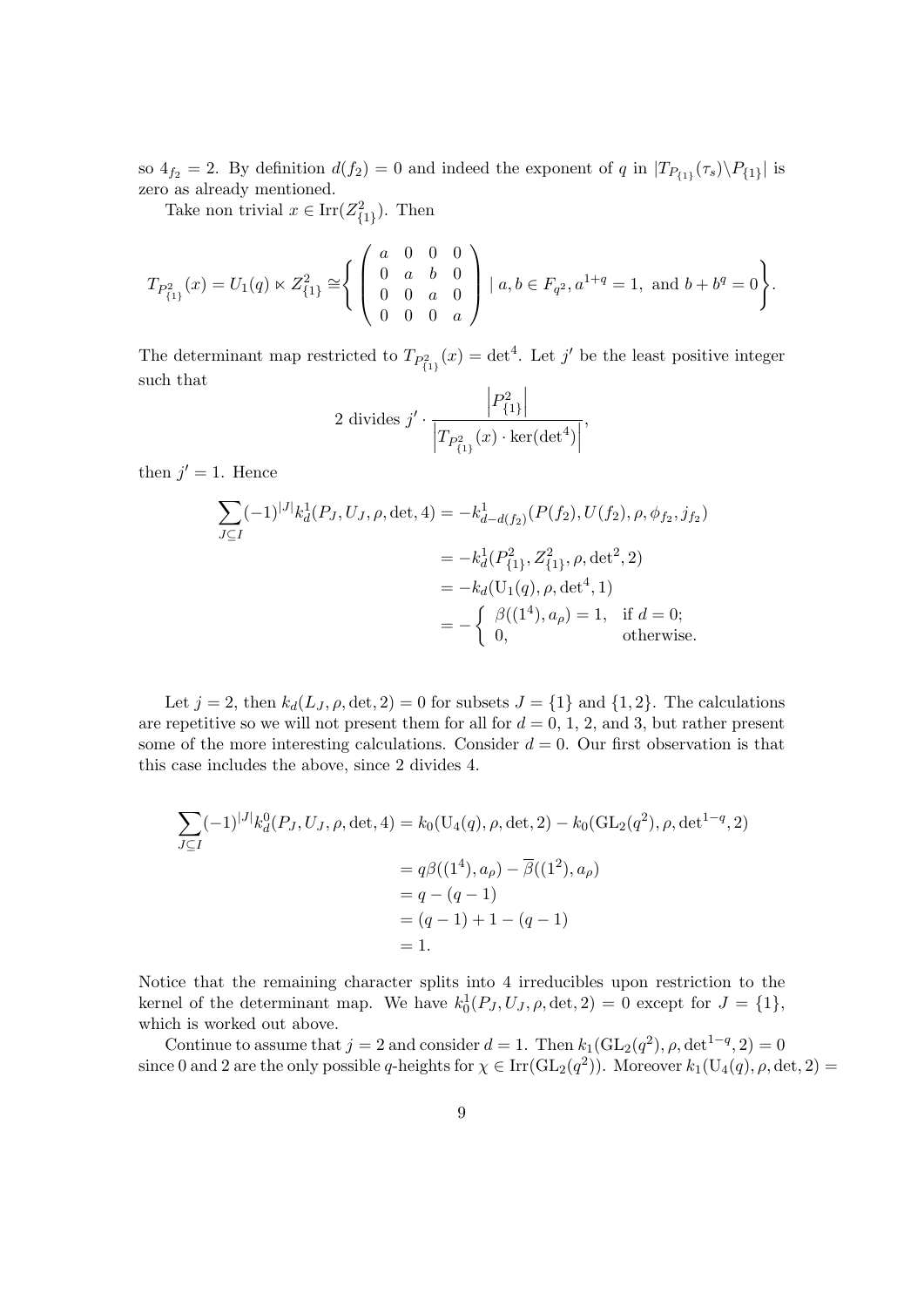0 since 2 does not divide  $\lambda(\mu)$  for  $\mu = (2, 1^2)$ . Hence,

$$
\sum_{J \subseteq I} (-1)^{|J|} k_1^0(P_J, U_J, \rho, \det, 4) = 0
$$

which doesn't seem like an interesting calculation. However, examining the other side of the alternating sum is somewhat more interesting since we see cancellation. Take  $x_2 \in S^z(f_2)$  and  $S^z(f_3)$  as above, then

$$
T_{P_{\{2\}}}(x_2)/U_{\{2\}} \cong U_2(q)
$$
 and  $T_{P_{\{1,2\}}}(x_2)/U_{\{2\}} \cong P_{\{1\}}^2$ .

The exponent of  $q$  in

$$
\left| \mathrm{U}_{2}(q) \backslash \mathrm{GL}_{2}(q^{2}) \right| = \left| P_{\{1\}}^{2} \backslash P_{\{1\}}^{+2} \right| \text{ is } 1.
$$

If K is the kernel of the determinant map restricted to the stabilizers of  $x_2$ , then

2 divides 
$$
|T_{P_{\{2\}}}(x_2)K\backslash P_{\{2\}}| = |T_{P_{\{1,2\}}}(x_2)K\backslash P_{\{1,2\}}|.
$$

Hence,

$$
k_d(P_{\{2\}}, x_2, \rho, \det^{1-q}, 2) = k_{d-1}(\mathbf{U}_2(q), \rho, \det^2, 1) \text{ and}
$$
  

$$
k_d(P_{\{1,2\}}, x_2, \rho, \det^{1-q}, 2) = k_{d-1}(P_{\{1\}}, \rho, \det^2, 1).
$$

Thus

$$
\sum_{J \subseteq I} (-1)^{|J|} k_1^1(P_J, U_J, \rho, \det, 2) = -k_0(\mathrm{U}_2(q), \rho, \det^2, 1) + k_0(P_{\{1\}}^2, \rho, \det^2, 1)
$$
  
= 0

since  $\binom{2}{2}$  $_{2}^{2}$  $\left| =1>0.$ 

Let  $j = 1$ . Since 1 divides every integer, this case is trivial. Indeed,

$$
\sum_{J \subseteq I} (-1)^{|J|} k_d(P_J, U_J, \rho, \det, 1) = \sum_{J \subseteq I} (-1)^{|J|} k_d(P_J, U_J, \rho)
$$

which has already been shown by Ku ([3]).